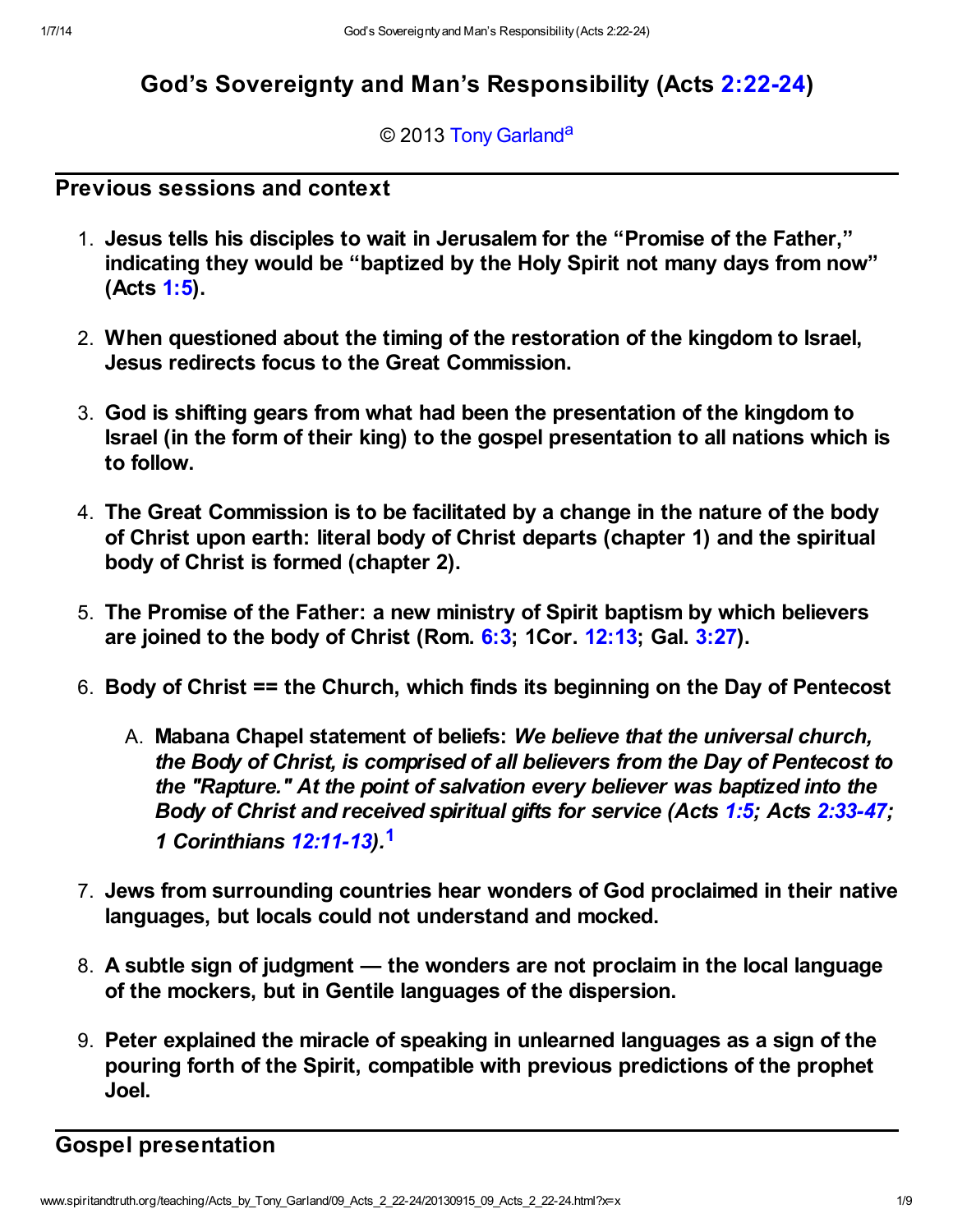1. Today's passage: Peter begins to present the gospel (Acts [2:22-24](http://www.spiritandtruth.org/bibles/nasb/b44c002.htm#Acts_C2V22)).

<span id="page-1-0"></span>Men of Israel, hear these words:Jesus of Nazareth, a Man attested by God to you by miracles, wonders, and signs which God did through Him in your midst, as you yourselves also know— Him, being delivered by the determined purpose and foreknowledge of God, you have taken by lawless hands, have crucified, and put to death; whom God raised up, having loosed the pains of death, because it was not possible that He should be held by it. $^2$  $^2$ 

- A. Peter interprets the events of Pentecost in light of the gospel.
- B. The events of Pentecost flow from the death, resurrection, and ascension of Jesus and demonstrate Christ's victory over death.
- C. Notice the evangelical aspect of the passage Peter quoted from Joel which ends with And it shall come to pass That whoever calls on the name of the LORD Shall be saved. (Acts [2:21](http://www.spiritandtruth.org/bibles/nasb/b44c002.htm#Acts_C2V21) cf. Joel [2:23](http://www.spiritandtruth.org/bibles/nasb/b29c002.htm#Joel_C2V23))
- 2. Peter presents the gospel in the known, common tongue of his listeners.
	- A. Tongues not used for communicating the content of the gospel to foreigners (in chapter 10 it will be the recipients of the gospel message who speak in unlearned languages).
	- B. A miraculous sign with two primary functions in this setting.
		- I. Disciples: knew promise arrived
		- II. Visiting Jews: attention getting, explanation led to gospel presentation to Jews from Gentile lands (to the Jew first, but gospel taken back to Gentile locations)
- 3. Focus on two aspects from Peter's presentation of the gospel
	- A. God's sovereignty vs. man's responsibility (today)
	- B. Christ's victory over death (next time)

God's sovereignty and man's responsibility

- 1. Is this a seeker-friendly message? (No and Yes! No: offensive, yes: communicates the truth)
	- A. Christ was "delivered by the determined purpose and foreknowledge of God"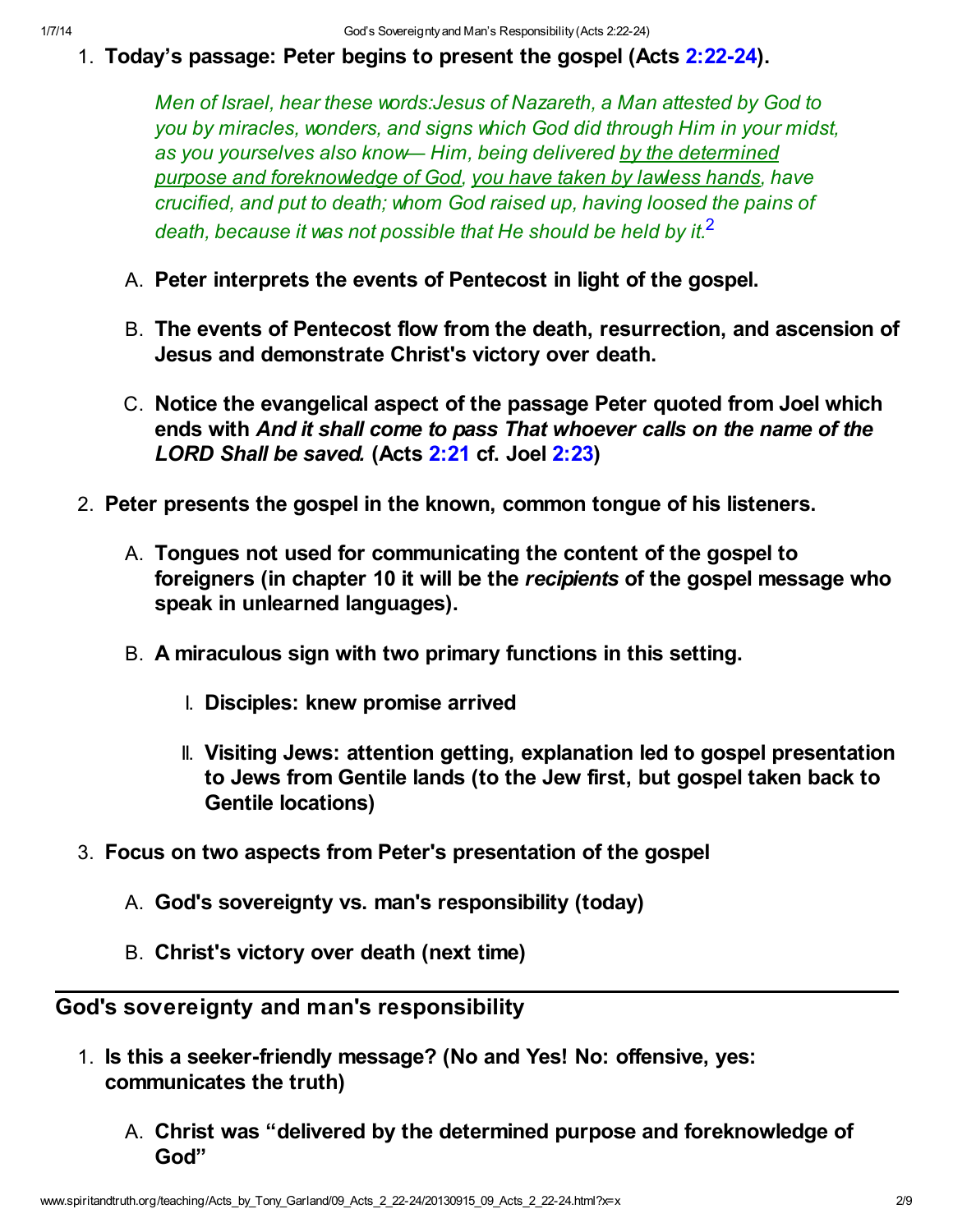- B. "you have taken by lawless hands, have crucified, and put to death"
- C. Which is it? Was the crucifixion brought about by God's purpose? Or was it caused by the lawlessness of man?
- D. If it was God's determined purpose, how can it be considered lawless (a violation of God's law)?
- E. If men are morally responsible for the crucifixion, doesn't this infer they must have had the potential capability of accepting Christ. If they had, what would have become of the cross and redemption?
- <span id="page-2-0"></span>2. Does this passage really say what it appears to be saying?
	- A. "determined purpose" (NKJV) = <u>ὧρισμένη βουλη</u> [hōrismenē boulē]
		- I. "determined" =  $\dot{\omega}$ ρισμένη [hōrismenē] from  $\dot{\delta}$ ρίζω [horizō]
			- a. "to ordain", used of Christ as ordained of God to be a Judge of the living and the dead (Acts [10:42;](http://www.spiritandtruth.org/bibles/nasb/b44c010.htm#Acts_C10V42) [17:31](http://www.spiritandtruth.org/bibles/nasb/b44c017.htm#Acts_C17V31))
			- b. passive voice determined by the Father upon the Son
			- c. perfect tense the determination was completed in time past
			- d. The death of Christ was a "done deal," something settled, appointed and decreed by the Father before it ever took place in history.<sup>[3](#page-7-2)</sup>
			- e. The same word is used in a similar passage concerning the role of Judas in the crucifixion, a passage which also juxtaposes God's sovereignty and man's responsibility.
				- i. But behold, the hand of My betrayer is with Me on the table. And truly the Son of Man goes as it has been determined, but woe to that man by whom He is betrayed! (Luke [22:21–22](http://www.spiritandtruth.org/bibles/nasb/b42c022.htm#Luke_C22V21))
				- ii. Jesus knew His betrayal was inevitable, but this fact did not reduce the complicity or guilt of Judas one iota.
		- II. purpose =  $\beta$ ουλη [boulē], can also be translated as "plan" (NASB, NIV)
		- III. Phrase translated as "predetermined plan" (NASB), or "set plan" (NIV)
		- IV. Similar pairing of words occurs in the prayer of Peter and John in Acts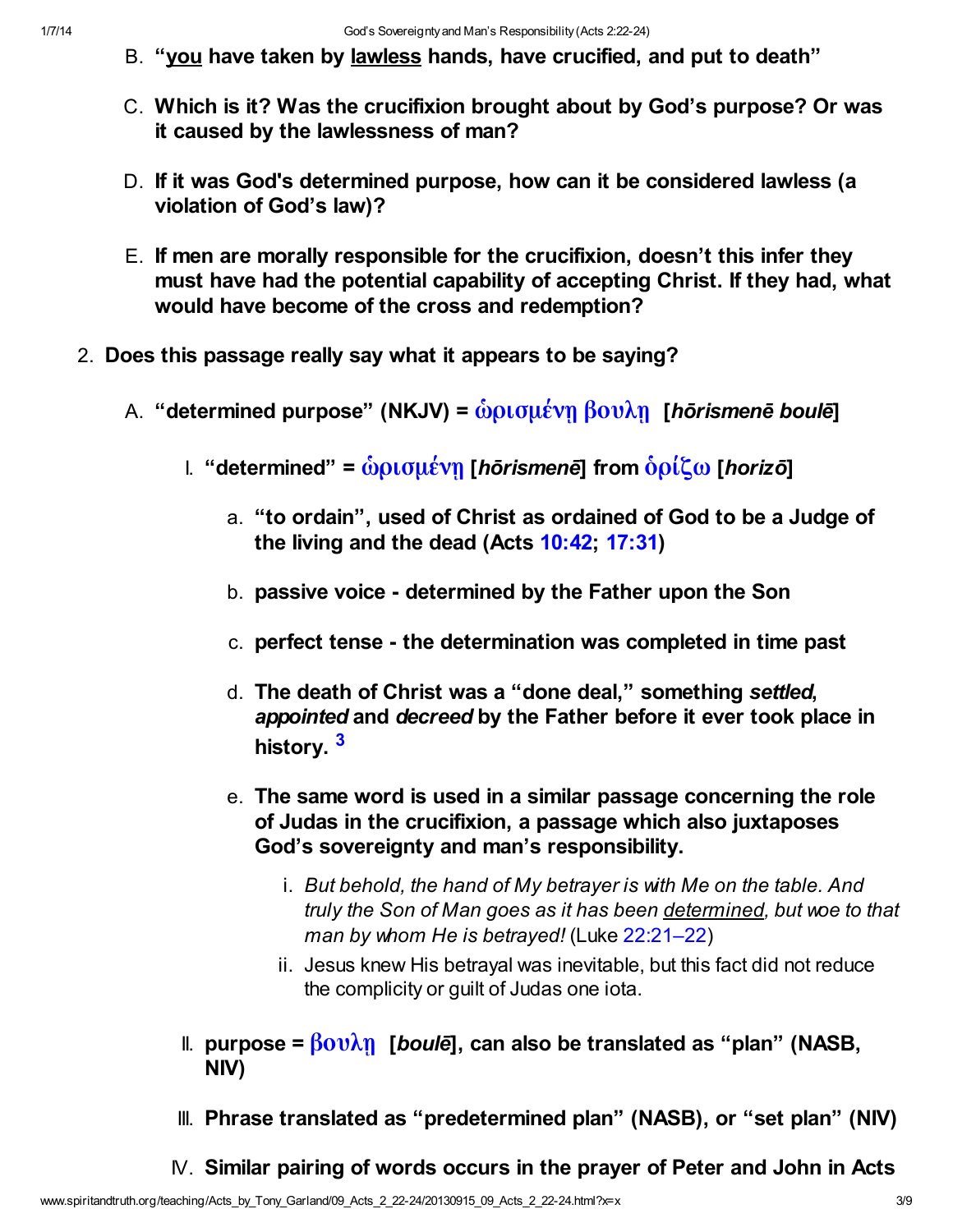[4](http://www.spiritandtruth.org/bibles/nasb/b44c004.htm#Acts_C4V1)

- a. For truly against Your holy Servant Jesus, whom You anointed, both Herod and Pontius Pilate, with the Gentiles and the people of Israel, were gathered together to do whatever Your hand and Your purpose determined before to be done. (Acts [4:27–28\)](http://www.spiritandtruth.org/bibles/nasb/b44c004.htm#Acts_C4V27)
- b. Herod, Pontius Pilate, Gentiles, People of Israel all gathered against Jesus
- c. Yet what they did was according to God's foreordained purpose!
- B. foreknowledge (most translations) =  $προγνώσει$  [*prognōsei*] from [πρόγνωσις](http://www.spiritandtruth.org/fontsu/index.htm) [prognōsis]
	- I. Compound word: "before" + "to know"
	- II. Some attempt to limit this word to mere knowledge without any determinative influence.
		- a. Some Arminian explanations of God's election: as if God sees ahead of time, but doesn't determine, who will choose God . . . and then chooses them in time past before they choose Him!
	- III. But the Greek term can also convey a determinative element, as in "pre-arrangement". [4](#page-7-3)
	- IV. Used "of God's omniscient wisdom and intention."<sup>[5](#page-7-4)</sup>
	- V. In any event, we cannot restrict God's role in the crucifixion to simply "knowing," but not influencing or determining what took place because the preceding phrase explicitly mentions His "determined purpose."
- <span id="page-3-1"></span><span id="page-3-0"></span>C. lawless (NKV), godless (NASB95), wicked (NIV), Gentile (NET) hands = [χειρὸς ἀνόμων](http://www.spiritandtruth.org/fontsu/index.htm) [cheiros anomōn]
	- I. Compound word, "without" + "law"
	- II. People without the law (e.g., Gentiles Roman hands literally drove the nails) or people in general who violated the law knowingly (wicked, godless Jews and Gentiles)
- D. Conclusion: yes it really does say what it appears to be saying!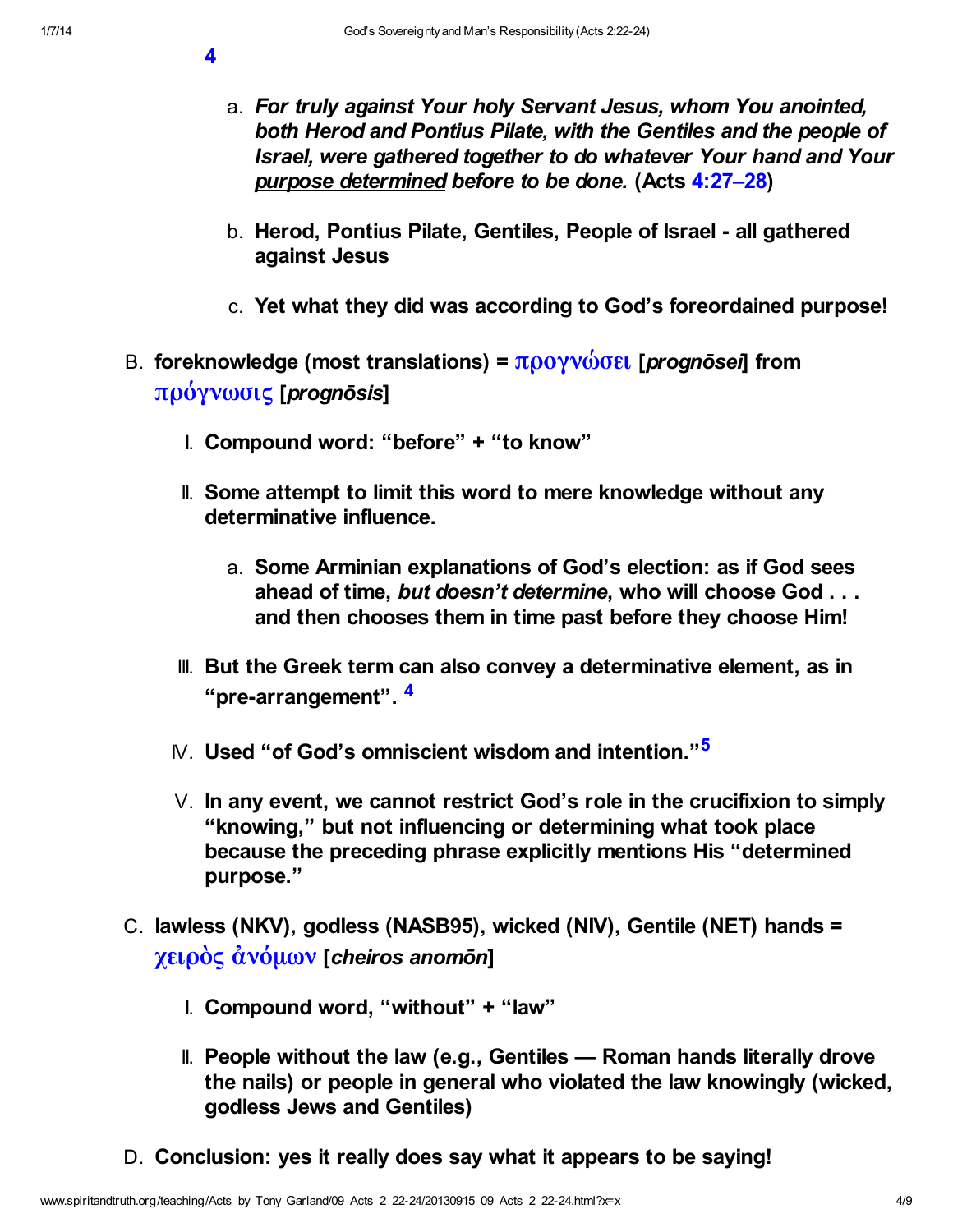- 1. Independent "free will" agents acted in ignorance of or against the law of God yet fulfilled God's redemptive purpose in history
- 2. The responsibility of this horrific act of crucifying Jesus remains entirely with man
- 3. God is not the author of sin, yet sin is unable to thwart His sovereignty.
- E. If God were to be represented by a cartoon super-hero with a cape . . .
	- I. His cape would have a large "S" on it representing His SOVEREIGNTY
	- II. The reverse side of the cape, which would be less visible, would have a large "R" on it for the moral RESPONSIBILITY of His creatures for their own behavior
- 3. As believers, it is imperative that we learn to live with the Scriptural balance between two extreme views.
	- A. Overemphasize God's sovereignty: man is reduced to a deterministic robot who cannot voluntarily respond to God or be held responsible for his actions.
		- I. In the extreme, everything is God's fault, "for who has resisted His will?" (Rom. [9:19](http://www.spiritandtruth.org/bibles/nasb/b45c009.htm#Rom._C9V19))
	- B. Overemphasize Man's "free will": man must be able to autonomously and independently make voluntary decisions or he can't be held responsible for his actions.
		- I. In the extreme, man becomes the determining factor in what happens in history and God's ultimate will can be thwarted.
		- II. God, Whom Scripture reveals as the omniscient and omnipotent One who guides the purpose and out workings of history, winds up subservient to his creatures.
		- III. A 'God of contingencies' who responds with a new plan to try and achieve his ends in the face of human unpredictability.
		- IV. "Plan A" was Eden, but then God had to come up with "Plan B" (the cross) when The Fall into sin came along.
- 4. Distorting Biblical truth
	- A. How must we think about such teaching in order to avoid distorting the truth?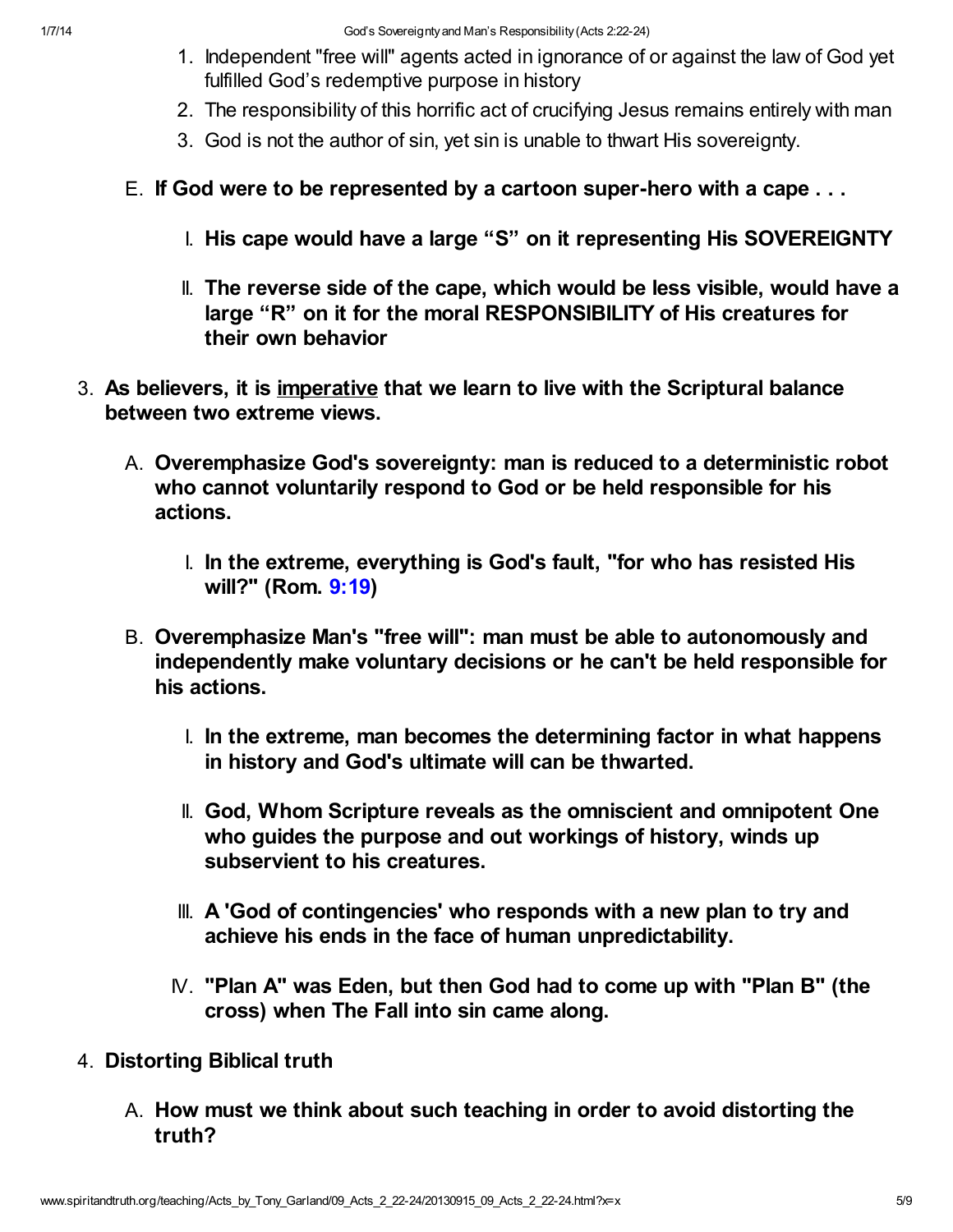- B. God is not illogical: no truth of God contradicts the laws of reason established by God.
- C. God is the very fount of reason and logic. Man is made in His image and is expected to apply rational thought to God's revealed truth.
- D. At the same time, God's ways are higher than ours.
- E. The truth of God's revelation gets distorted whenever we force it to bow to man's limited power of comprehension.
- F. Example: limited or particular atonement: the 5-point Calvinist position that Christ died only for those who actually come to faith — the elect.
	- I. Proponents of this view deem it 'illogical' that the work of Christ could atone for the sins of the world without all individuals actually being saved.
	- II. After all, "Would God make a plan to save everyone, then not carry it out? Would He be so foolish as to have His Son pay for the salvation of all if He knew that Christ would not be able to obtain what He paid for?"[6](#page-7-5)
	- III. Passages which clearly teach unlimited atonement are 'reinterpreted' to limit their application in favor of an understanding that conforms to the limited logic of the interpreter.<sup>[7](#page-7-6)</sup>

<span id="page-5-0"></span>Responding to apparent contradiction

- <span id="page-5-1"></span>1. Biblical truth often involves tension between related concepts.
- 2. There are teachings in Scripture which appear contradictory, but only in view of what God has chosen to reveal to man and the limitation of the human intellect.
	- A. Concerning Adam and Eve in the garden of Eden: "how could Adam and Eve be held responsible for The Fall if Christ was preordained as the sacrificial Lamb of God from the foundation of the world (1Pe. [1:20\)](http://www.spiritandtruth.org/bibles/nasb/b60c001.htm#1Pe._C1V20)? Was it possible for Adam and Eve to avoided sin by their own volition and obey God forever?"
	- B. Concerning the presentation of the Messiah to Israel: "what would have become of the cross if Israel had accepted Jesus? If that was an impossibility, why did Jesus He was sent to the lost sheep of the house of Israel (Mat. [10:6;](http://www.spiritandtruth.org/bibles/nasb/b40c010.htm#Mat._C10V6) [15:24](http://www.spiritandtruth.org/bibles/nasb/b40c015.htm#Mat._C15V24))? And how could Israel then be held morally responsible for rejecting her king and crucifying her Messiah (Acts [2:23](http://www.spiritandtruth.org/bibles/nasb/b44c002.htm#Acts_C2V23))?"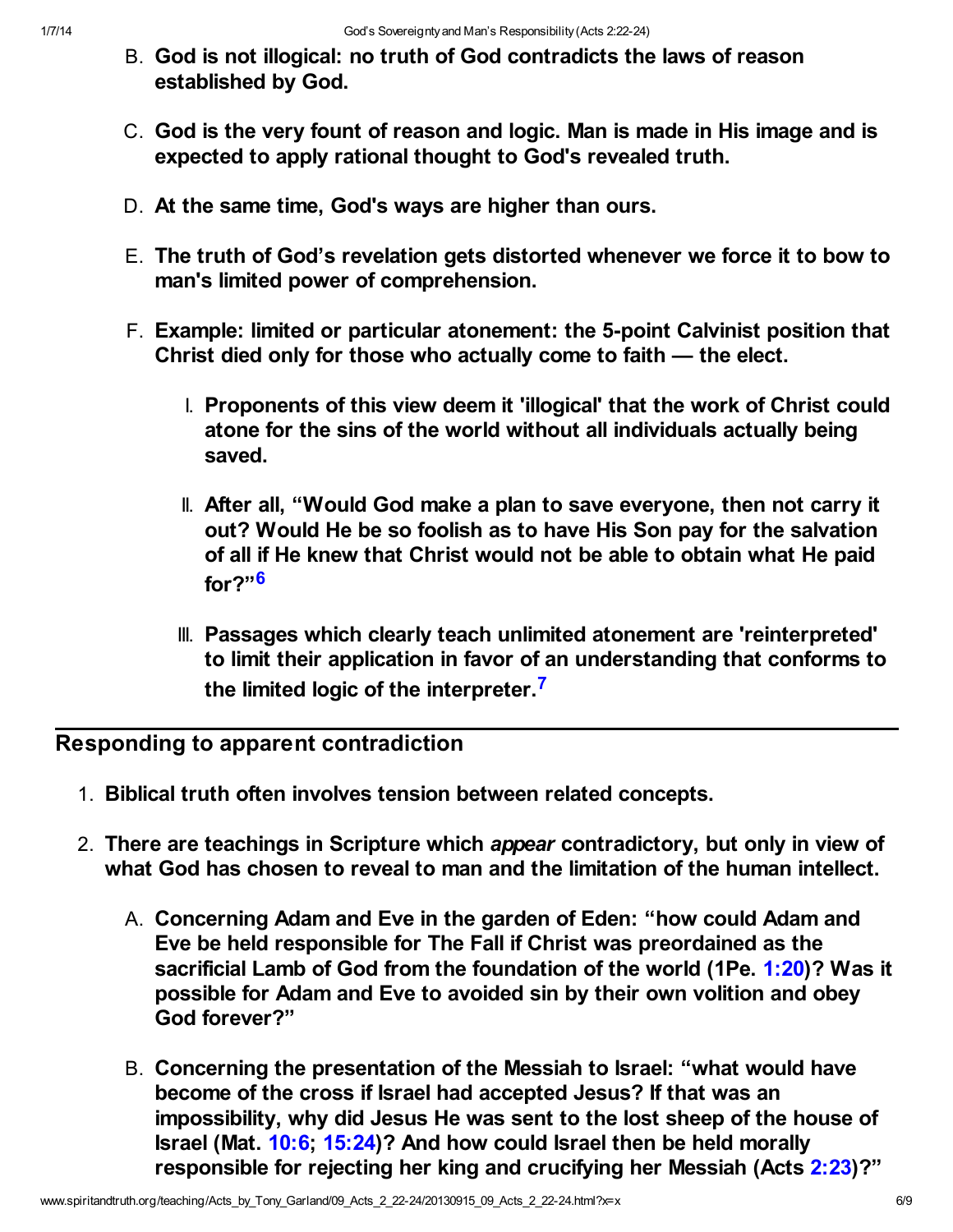- C. Concerning the crucifixion: as skeptics are fond of asking, "didn't Judas help God and do the world all a big favor by betraying Christ thereby accomplishing our redemption (Luke [22:21–22\)](http://www.spiritandtruth.org/bibles/nasb/b42c022.htm#Luke_C22V21)?"
- D. Concerning the God-man Jesus: "how could a man be fully God (Col. [1:19;](http://www.spiritandtruth.org/bibles/nasb/b51c001.htm#Col._C1V19) [2:9;](http://www.spiritandtruth.org/bibles/nasb/b51c002.htm#Col._C2V9) Heb. [1:3;](http://www.spiritandtruth.org/bibles/nasb/b58c001.htm#Heb._C1V3) 1Ti.  $3:16$ ;  $6:16$ )? How could Jesus be born of a woman, in the line of Adam, yet untainted by the sin of Adam (Luke [3:38](http://www.spiritandtruth.org/bibles/nasb/b42c003.htm#Luke_C3V38); 2Cor. [5:21](http://www.spiritandtruth.org/bibles/nasb/b47c005.htm#2Cor._C5V21); Heb. [4:15;](http://www.spiritandtruth.org/bibles/nasb/b58c004.htm#Heb._C4V15) [7:26](http://www.spiritandtruth.org/bibles/nasb/b58c007.htm#Heb._C7V26); 1Pe. [2:22;](http://www.spiritandtruth.org/bibles/nasb/b60c002.htm#1Pe._C2V22) 1Jn. [3:5](http://www.spiritandtruth.org/bibles/nasb/b62c003.htm#1Jn._C3V5))? How could God, Who is independent of time and space, step into His own creation to live within in (John [1:14;](http://www.spiritandtruth.org/bibles/nasb/b43c001.htm#John_C1V14) 1Ti. [3:16?](http://www.spiritandtruth.org/bibles/nasb/b54c003.htm#1Ti._C3V16)) How could God die (Rev. [1:17-18?](http://www.spiritandtruth.org/bibles/nasb/b66c001.htm#Rev._C1V17))"
- E. Concerning the Trinity: "is God one or three?"<sup>[8](#page-7-7)</sup>
- <span id="page-6-0"></span>F. You've probably heard simplistic formulations which purport to make these teachings of Scripture understandable, but I submit that it is impossible to eliminate the mystery from these topics without also seriously distorting them.
- 3. It is a serious mistake, even a form of idolatry, to elevate human understanding over the revelation of God.
- 4. We must not force "either/or" where Scripture teaches "both/and."
- 5. Immaturity and idolatry
	- A. A continued unwillingness to accept divine tension in the deeper teachings of God is a sign of spiritual immaturity and pride.
	- B. It can also indicate a tendency on the part of the individual to implicitly accuse or judge God for His revealed truth.
		- I. God doesn't answer to us, we answer to Him!
		- II. In Romans [9](http://www.spiritandtruth.org/bibles/nasb/b45c009.htm#Rom._C9V1), where Paul is dealing with the same topic of divine sovereignty in combination with human responsibility, he anticipates our tendency to question God and accuse His sense of justice.
		- III. Paul writes to the church at Rome: Therefore He has mercy on whom He wills, and whom He wills He hardens. You will say to me then, "Why does He still find fault? For who has resisted His will?" But indeed, O man, who are you to reply against God? Will the thing formed say to him who formed it, "Why have you made me like this?" (Rom. [9:18-20](http://www.spiritandtruth.org/bibles/nasb/b45c009.htm#Rom._C9V18))
	- C. As Kevin has observed, we should expect such mysteries. After all, if the enormity of God's thought could be reduced to fit into the thimble that is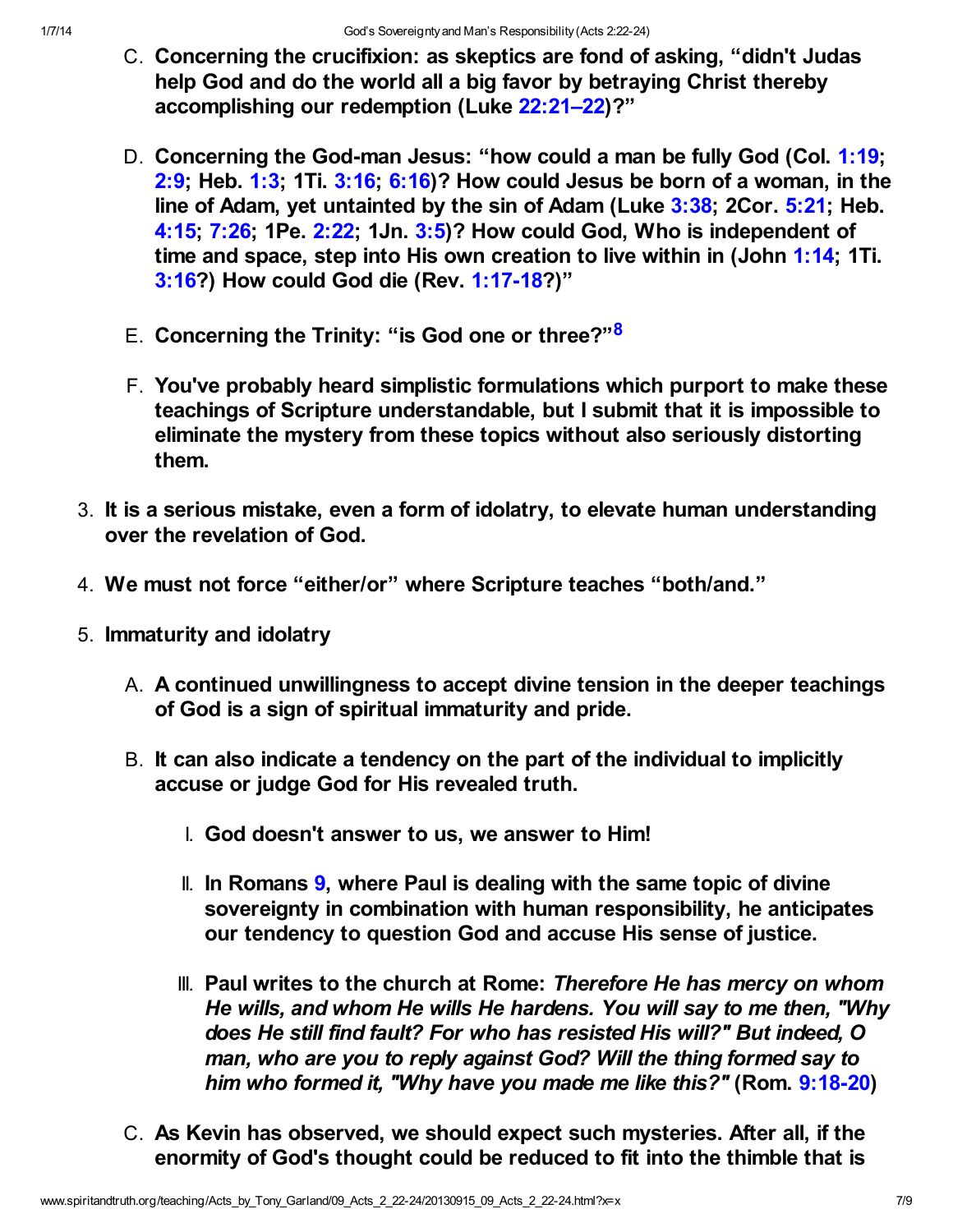the mind of man, what kind of God would He be? And would he still be worthy of our worship?

- <span id="page-7-8"></span>6. Mabana Chapel statement of belief recognizes the dual teaching of Scripture concerning God's sovereignty and man's responsibility.
	- A. "God the Father planned it as He sovereignly chose some, apart from foreseen human merit or response, to be recipients of His grace from before the foundation of the world. God's election does not negate man's responsibility to believe, the Christian's responsibility to freely offer the gospel to every person, or the fact that God desires salvation to all men [\(John 1:12-13; 6:37-44, 65; Acts 13:48; Ephesians 1:3-5; 2 Timothy 1:9; 2:3-](http://www.spiritandtruth.org/bibles/nasb/b55c002.htm#2Ti._C2V3)  $4)$ .  $9$
	- B. Indeed, our security is ultimately tied to the sovereignty of God!
	- C. Rather than complain about it, our response should be that of Paul: Oh, the depth of the riches both of the wisdom and knowledge of God! How unsearchable are His judgments and His ways past finding out! (Rom. [11:33](http://www.spiritandtruth.org/bibles/nasb/b45c011.htm#Rom._C11V33))

<span id="page-7-9"></span>

### Endnotes:

- <span id="page-7-0"></span>[1.](#page-0-0)<http://www.mabanachapel.org/beliefs.html>
- <span id="page-7-1"></span>[2.](#page-1-0) NKJV, Acts [2:22-24](http://www.spiritandtruth.org/bibles/nasb/b44c002.htm#Acts_C2V22)
- <span id="page-7-2"></span>[3.](#page-2-0) Ref-1343, 453
- <span id="page-7-3"></span>[4.](#page-3-0) Ref-1343, 538
- <span id="page-7-4"></span>[5.](#page-3-1) Ref-0227, 703
- <span id="page-7-5"></span>[6.](#page-5-0) See<http://www.spiritandtruth.org/questions/155.htm>.
- <span id="page-7-6"></span>[7.](#page-5-1) John [1:29;](http://www.spiritandtruth.org/bibles/nasb/b43c001.htm#John_C1V29) [6:51;](http://www.spiritandtruth.org/bibles/nasb/b43c006.htm#John_C6V51) 2Cor. [5:18-21;](http://www.spiritandtruth.org/bibles/nasb/b47c005.htm#2Cor._C5V18) 1Ti. [2:1-7](http://www.spiritandtruth.org/bibles/nasb/b54c002.htm#1Ti._C2V1); [4:10](http://www.spiritandtruth.org/bibles/nasb/b54c004.htm#1Ti._C4V10); 2Pe. [2:1-3;](http://www.spiritandtruth.org/bibles/nasb/b61c002.htm#2Pe._C2V1) 1Jn [2:1-2.](http://www.spiritandtruth.org/bibles/nasb/b62c002.htm#1Jn._C2V1)
- <span id="page-7-7"></span>[8.](#page-6-0) "No man can fully explain the Trinity, though in every age scholars have propounded theories and advanced hypotheses to explore this mysterious Biblical teaching. But despite the worthy efforts of these scholars, the Trinity is still largely incomprehensible to the mind of man. Perhaps the chief reason for this is that the Trinity is a-logical, or beyond logic. It, therefore, cannot be made subject to human reason or logic. Because of this, opponents of the doctrine argue that the idea of the Trinity must be rejected as untenable. Such thinking, however, makes man's corrupted human reason the sole criterion for determining the truth of divine revelation." — Walter Martin, *Essential*